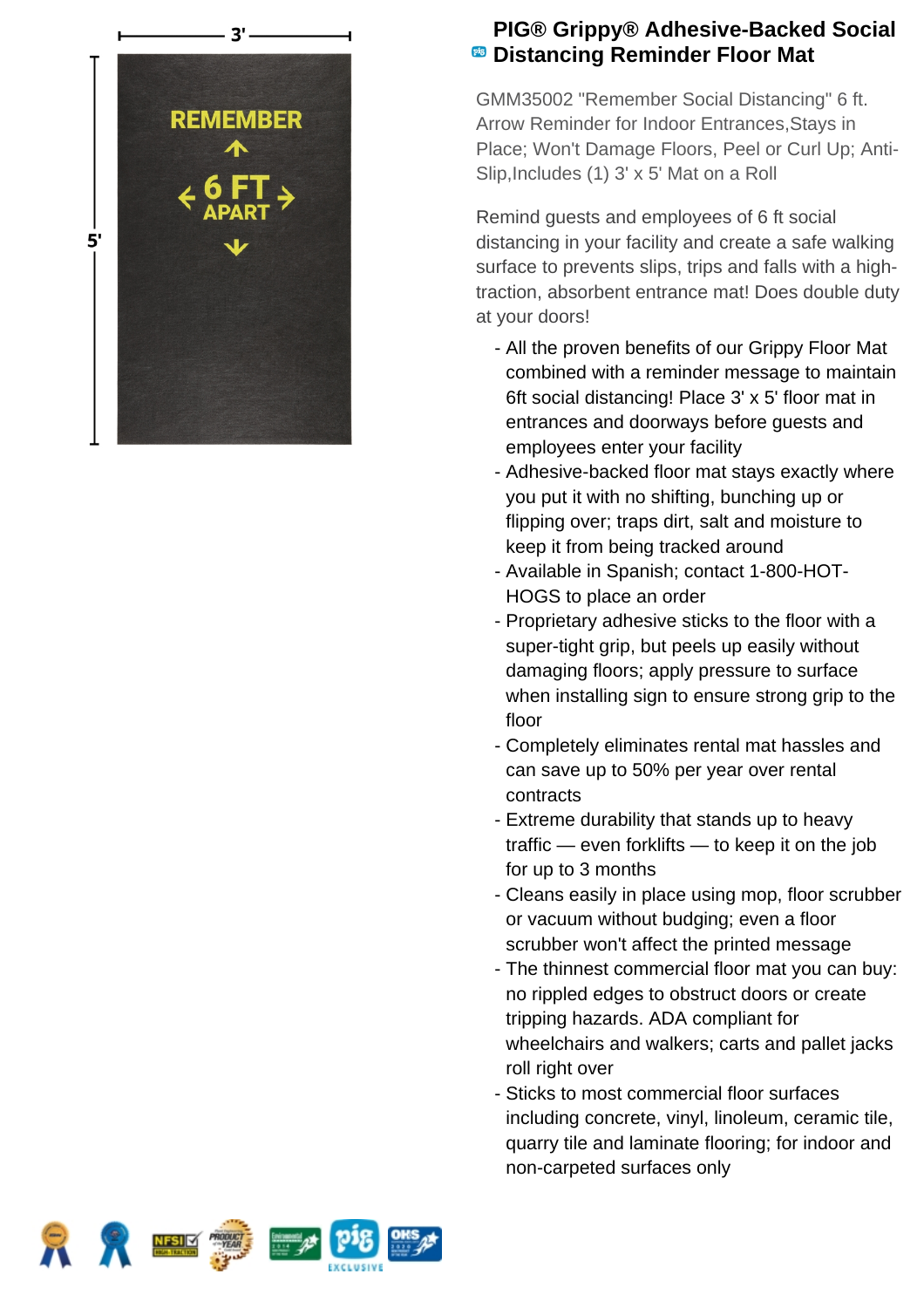| Item#                              | <b>Description</b> | <b>Dimensions</b>                                                                | Weight                                                      |
|------------------------------------|--------------------|----------------------------------------------------------------------------------|-------------------------------------------------------------|
| GMM35002-BK-X1                     | 1 Mat per Roll     | $3'$ W x $5'$ L                                                                  | 3.25 lbs.                                                   |
| GMM35002-GY-X1                     | 1 Mat per Roll     | 3' W x 5' L                                                                      | 3.25 lbs.                                                   |
| <b>Metric Equivalent:</b>          |                    |                                                                                  |                                                             |
| Item#                              | <b>Description</b> | <b>Dimensions</b>                                                                | Weight                                                      |
| GMM35002-BK-X1                     | 1 Mat per Roll     | 91.4cm W x 152.4cm L                                                             | 1.5 kg                                                      |
| GMM35002-GY-X1                     | 1 Mat per Roll     | 91.4cm W x 152.4cm L                                                             | $1.5$ kg                                                    |
| <b>Specifications</b>              |                    |                                                                                  |                                                             |
| <b>Dimensions</b>                  |                    | 3' W x 5' L                                                                      |                                                             |
| <b>Absorbency</b>                  |                    | Up to .5 gal. per box                                                            |                                                             |
| <b>Backing Material</b>            |                    | Adhesive-Backed                                                                  |                                                             |
| <b>Brand</b>                       |                    | <b>PIG</b>                                                                       |                                                             |
| <b>Category</b>                    |                    | Social Distancing                                                                |                                                             |
| <b>Core Diameter</b>               |                    | 3"                                                                               |                                                             |
| <b>Flammability Specifications</b> |                    | Flame Resistant - Will melt and self-extinguish                                  |                                                             |
| <b>Fluid Absorbed</b>              |                    | Water; Grease; Oils                                                              |                                                             |
| <b>Ideal For</b>                   |                    | Social Distancing                                                                | Entranceways, Transition Areas & Lines To Promote Proper    |
| Incinerable                        |                    | Yes                                                                              |                                                             |
| <b>Includes</b>                    |                    | $(1)$ 3' x 5' Mat on a Roll                                                      |                                                             |
| <b>Industry</b>                    |                    | Grocery/Retail; Restaurant; Institutional Facilities                             |                                                             |
| Indoor/Outdoor                     |                    | <b>Indoor Use</b>                                                                |                                                             |
| <b>Intended Use</b>                |                    | Hard Floor Surfaces/Indoors                                                      |                                                             |
| Legend                             |                    | Remember 6 Ft Apart                                                              |                                                             |
| <b>Recommended Use</b>             |                    | "Remember Social Distancing" 6 ft. Arrow Reminder for<br><b>Indoor Entrances</b> |                                                             |
| <b>Special Feature</b>             |                    | Slip                                                                             | Stays in Place; Won't Damage Floors, Peel or Curl Up; Anti- |
| <b>Storage Temp Range</b>          |                    | Store between 32°F and 120°F                                                     |                                                             |
| <b>Temperature Limit</b>           |                    | Surface temps from 55°F to 120°F                                                 |                                                             |
| <b>Traffic</b>                     |                    | Heavy Foot Traffic; Carts & Equipment                                            |                                                             |
| <b>Walking Surface</b>             |                    | Absorbent Top                                                                    |                                                             |
| Sold as                            |                    | 1 roll per box                                                                   |                                                             |
| Weight                             |                    | 3.25 lbs.                                                                        |                                                             |
| # per Pallet                       |                    | 60                                                                               |                                                             |
| <b>Composition</b>                 |                    | Absorbent - Polypropylene<br>Adhesive Backing - Proprietary Adhesive Material    |                                                             |
| <b>UNSPSC</b>                      |                    | 47131901                                                                         |                                                             |